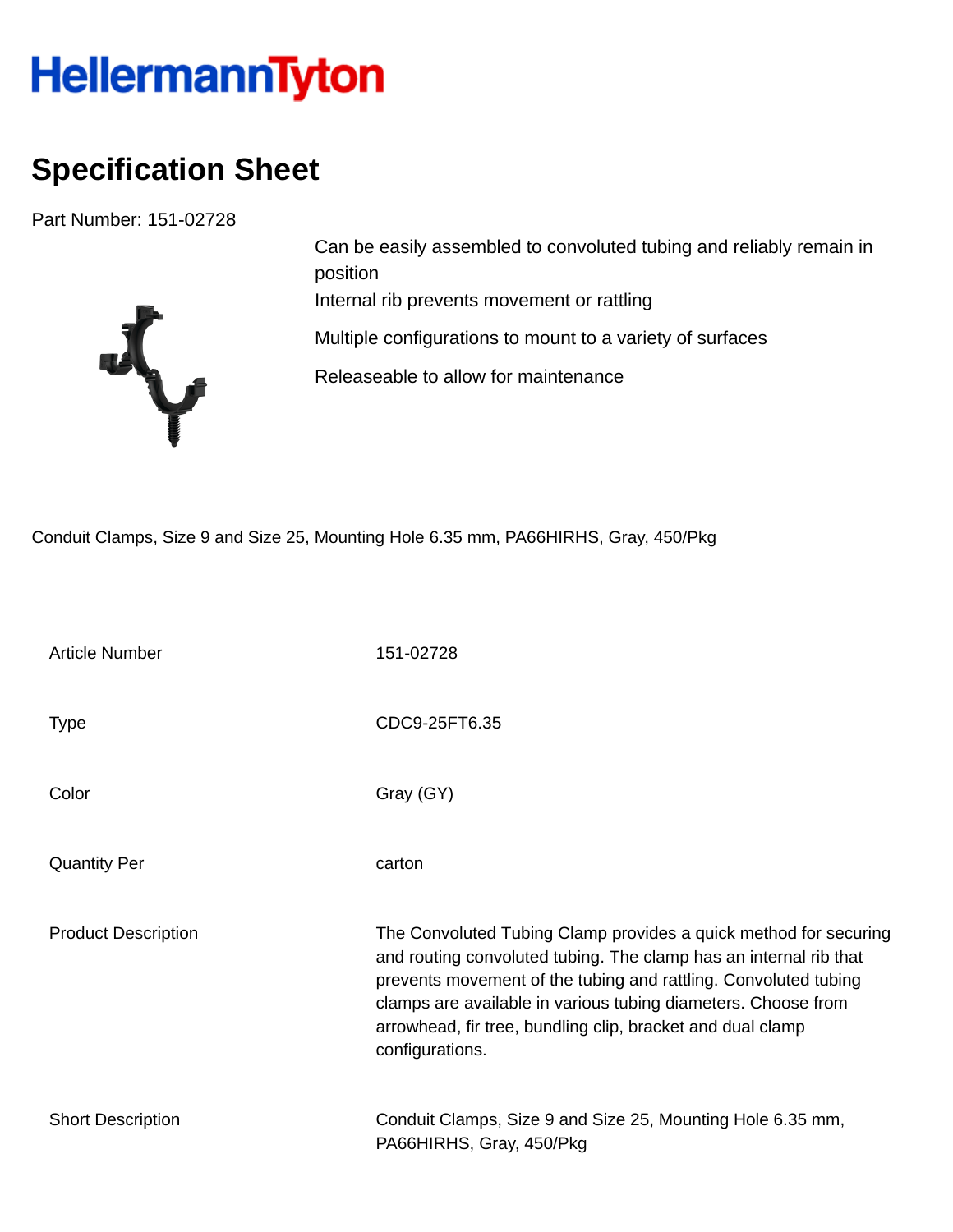| Length L (Imperial)                   | 3.88            |
|---------------------------------------|-----------------|
| Length L (Metric)                     | 98.5            |
| <b>Fixation Method</b>                | <b>Fir Tree</b> |
| Width W (Imperial)                    | 0.4             |
| Width W (Metric)                      | 10.2            |
| <b>Bundle Diameter Max (Imperial)</b> | 0.98            |
| <b>Bundle Diameter Max (Metric)</b>   | 25.0            |
| Height H (Imperial)                   | 3.4             |
| Height H (Metric)                     | 86.35           |
| Diameter D (Imperial)                 | 0.41            |
| Diameter D (Metric)                   | 10.6            |
| Mounting Hole Diameter D (Imperial)   | 0.25            |
| Mounting Hole Diameter D (Metric)     | 6.35 mm         |